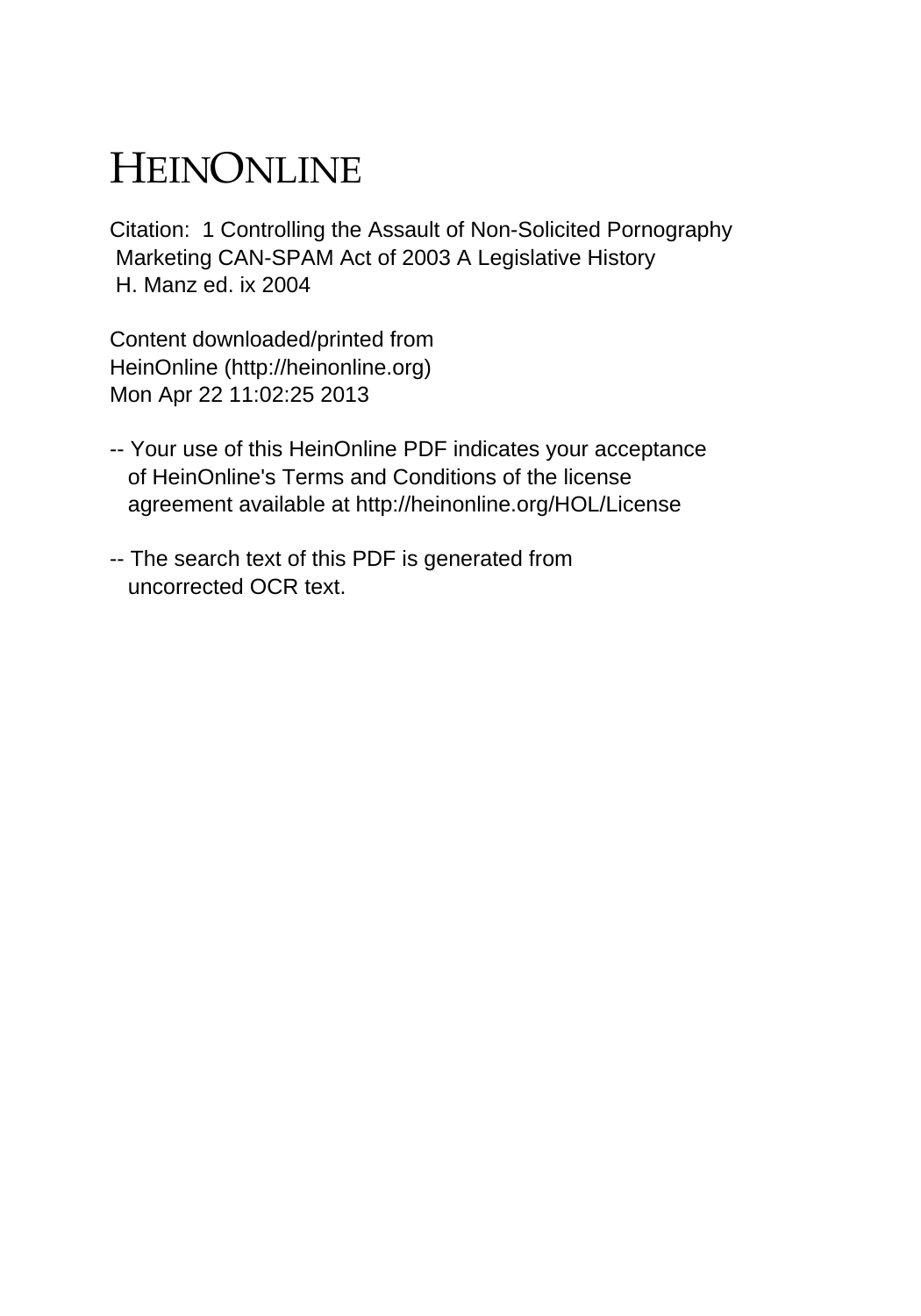## **BIBLIOGRAPHY**

- Amaditz, Kenneth C. *Canning "Spam" in Virginia. Model Legislation to Control Junk E-mail,* 4 VIRGINIA JOURNAL OF LAW & TECHNOLOGY 4 (1999).
- Bartels, David T. *Canning* Spam: *California Bans Unsolicited Commercial E-mail,* 30 MCGEORGE LAW REVIEW 420 (1999).
- Bennett, Steven E. *Canning Spam:* Compuserve, Inc. v. Cyber Promotions, Inc., 32 UNIVERSITY OF RICHMOND LAW REVIEW 545 (1998).
- Cramer, Evan. *The Future of Wireless Spam,* 2002 DUKE LAW & TECHNOLOGY REVIEW 21.
- D'Ambrosio, Joseph. *Should "Junk" E-mail Be Legally Protected,* 17 SANTA CLARA COMPUTER & HIGH TECHNOLOGY LAW JOURNAL 231 (2001).
- Fisher, Michael A. *The Right to Spam? Regulating Electronic Junk Mail*, 23 COLUMBIA-VLA JOURNAL OF LAW & THE ARTS 363 (2000).
- Edwards, Michael B. *A Call to Arms: Marching Orders for the North Carolina Anti-Spam Statute,* 4 NORTH CAROLINA JOURNAL OF LAW & TECHNOLOGY 93 (2002).
- Fogo, Credence E. *The Postman Always Rings 4,000 Times: New Approaches to Curb Spam,* 18 JOHN MARSHALL JOURNAL OF COMPUTER & INFORMATION LAW 915 (2000).
- Hawley, Anne E. *Taking Spam Out of Your Cyberspace Diet.: Common Law Applied to Bulk Unsolicited Advertising Via Electronic Mail,* 66 UMKC LAW REVIEW 381 (1998).
- Jones, Carol. *E-mail Solicitation: Will Opening a "Spam Free" Mailbox Ever Be a Reality,* 15 LOYOLA CONSUMER LAW REVIEW 69 (2002).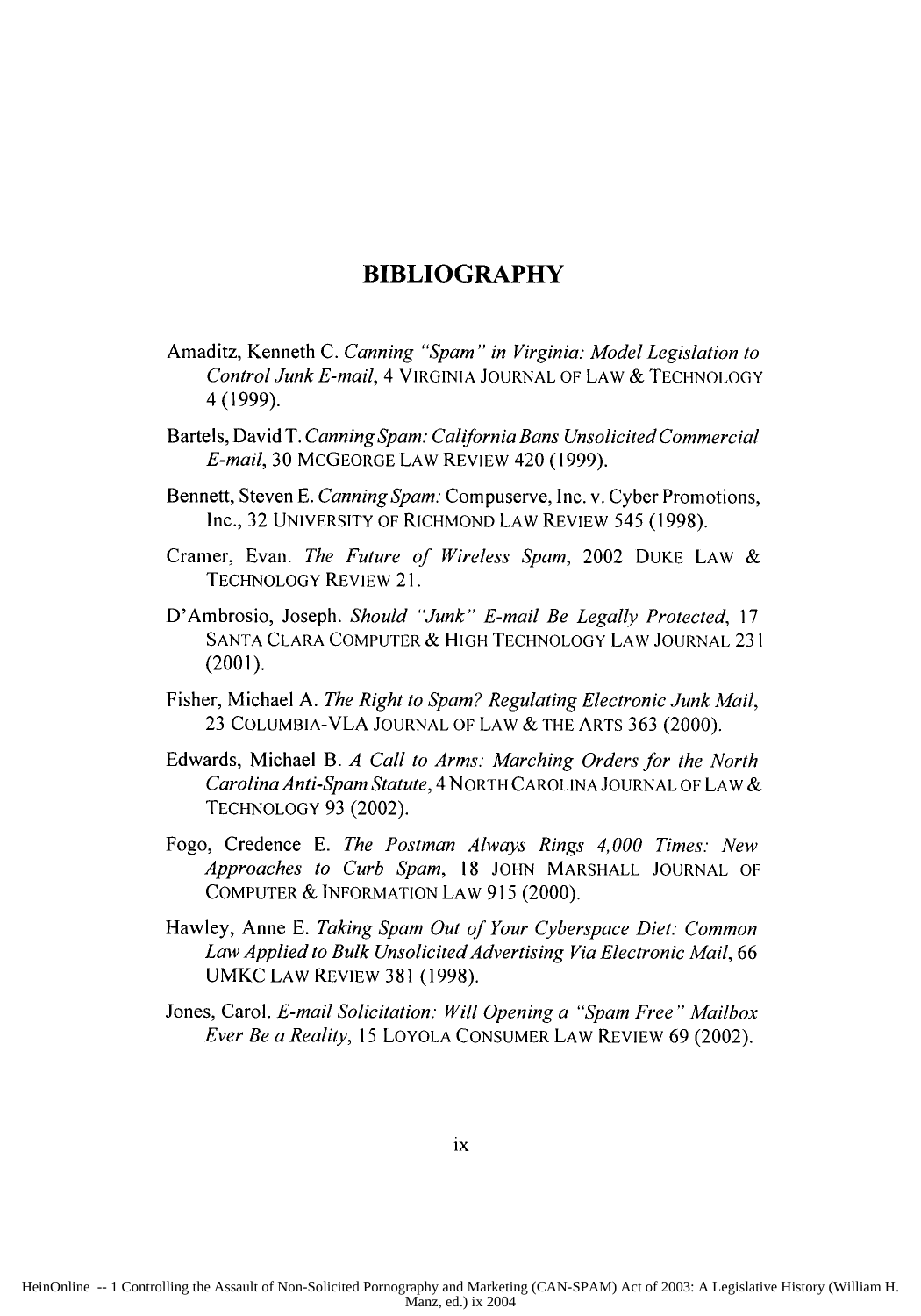- Kappel, Jennifer M. *Government Intervention on the Internet. Should the Federal Trade Commission Regulate UnsolicitedE-mailAdvertising?,* 51 ADMINISTRATIVE LAW REVIEW 1011 **(1999).**
- Kelin, Sabra-Anne. *State Regulation of Unsolicited Commercial E-mail, 16* BERKELEY TECHNOLOGY LAW JOURNAL 435 (2001).
- Kosiba, Jeffrey L. *Legal Relief from Spam-Induced Internet Indigestion*, 25 UNIVERSITY OF DAYTON LAW REVIEW 187 (1999).
- Latham, Diane Plunkett. Spam Remedies, 27 WILLIAM MITCHELL LAW REVIEW 1649 (2001).
- Marcus, Joshua A. *Commercial Speech on the Internet: Spam and the First Amendment,* 16 CARDOZO ARTS & ENTERTAINMENT LAW JOURNAL 245 (1998).
- Magee, John. *The Law Regulating Unsolicited Commercial E-mail: An International Perspective,* 19 SANTA CLARA COMPUTER & HIGH TECHNOLOGY JOURNAL 333 (2003).
- Maravilla, Christopher Scott. *The Feasibility of a Law to Regulate Pornographic, Unsolicited Commercial E-mail,* 4 TULANE JOURNAL OF TECHNOLOGY & INTELLECTUAL PROPERTY 117 (2002).
- Marsh, Elizabeth Phillips. *Purveyors of Hate on the Internet: Are We Readyfor Hate Spain?,* 17 GEORGIA STATE UNIVERSITY LAW REVIEW 379 (2000).
- Mika, Karen. *Information v. Commercialization: The Internet and UnsolicitedElectronic Mail,* 4 RICHMOND JOURNAL OF LAW & TECHNOLOGY 5(1998).
- Miller, Steven. *Washington's "Spam-Killing" Statute: Does It Slaughter Privacy in the Process,* 74 WASHINGTON LAW REVIEW 453 (1999).
- Moorefield, Gary S. *Spam-It's Not Just for Breakfast Anymore: Federal Legislation and the Fight to Free the Internet from Unsolicited Commercial E-mail,* 5 BOSTON UNIVERSITY JOURNAL OF SCIENCE & TECHNOLOGY LAW 10 (1999).
- Ochoa, Max P. *Legislative Note: Recent State Laws Regulating Unsolicited Electronic Mail,* 16 SANTA CLARA COMPUTER & HIGH TECHNOLOGY LAW JOURNAL 459 (2000).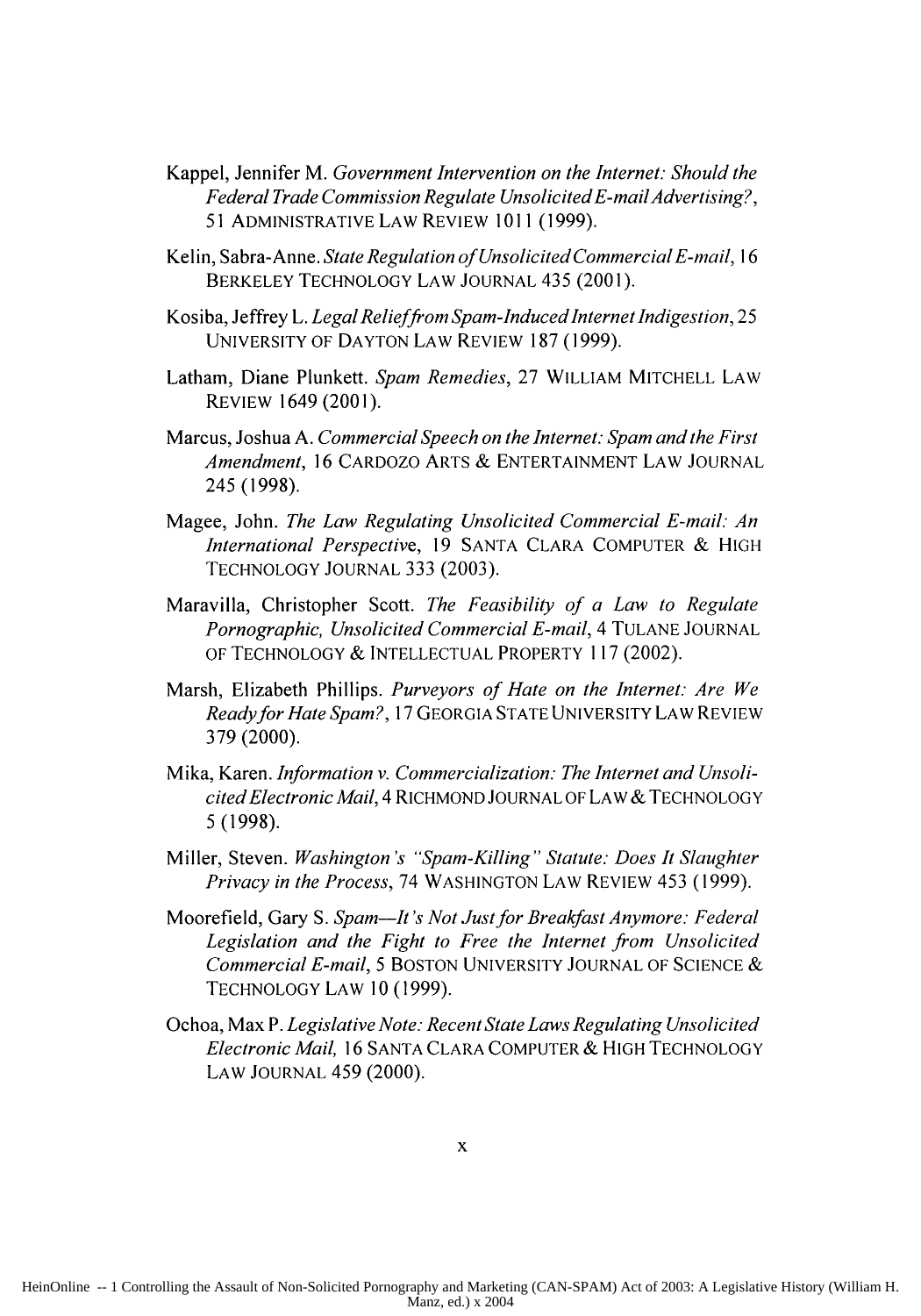- Rice, Cindy. *Comment: The TCPA. A Justification for the Prohibition of Spam in 2002?,* 3 NORTH CAROLINA JOURNAL OF LAW & TECHNOL-**OGY** 375 (2002).
- Simmons, Derek D. *No Seconds on Spam: A Legislative Prescription to Harness Unsolicited Commercial E-mail,* 3 JOURNAL OF SMALL & EMERGING BUSINESS LAW 389 (1999).
- Sorkin, David E. *Technical and Legal Approaches to Unsolicited Electronic Mail,* 35 UNIVERSITY OF SAN FRANCISCO LAW REVIEW 325 (2001).
- Whang, Calvin. *An Analysis of California's Common and Statutory Law Dealing with Unsolicited Commercial Electronic Mail. An Argument for Revision,* 37 SAN DIEGO LAW REVIEW 1201 (2000).